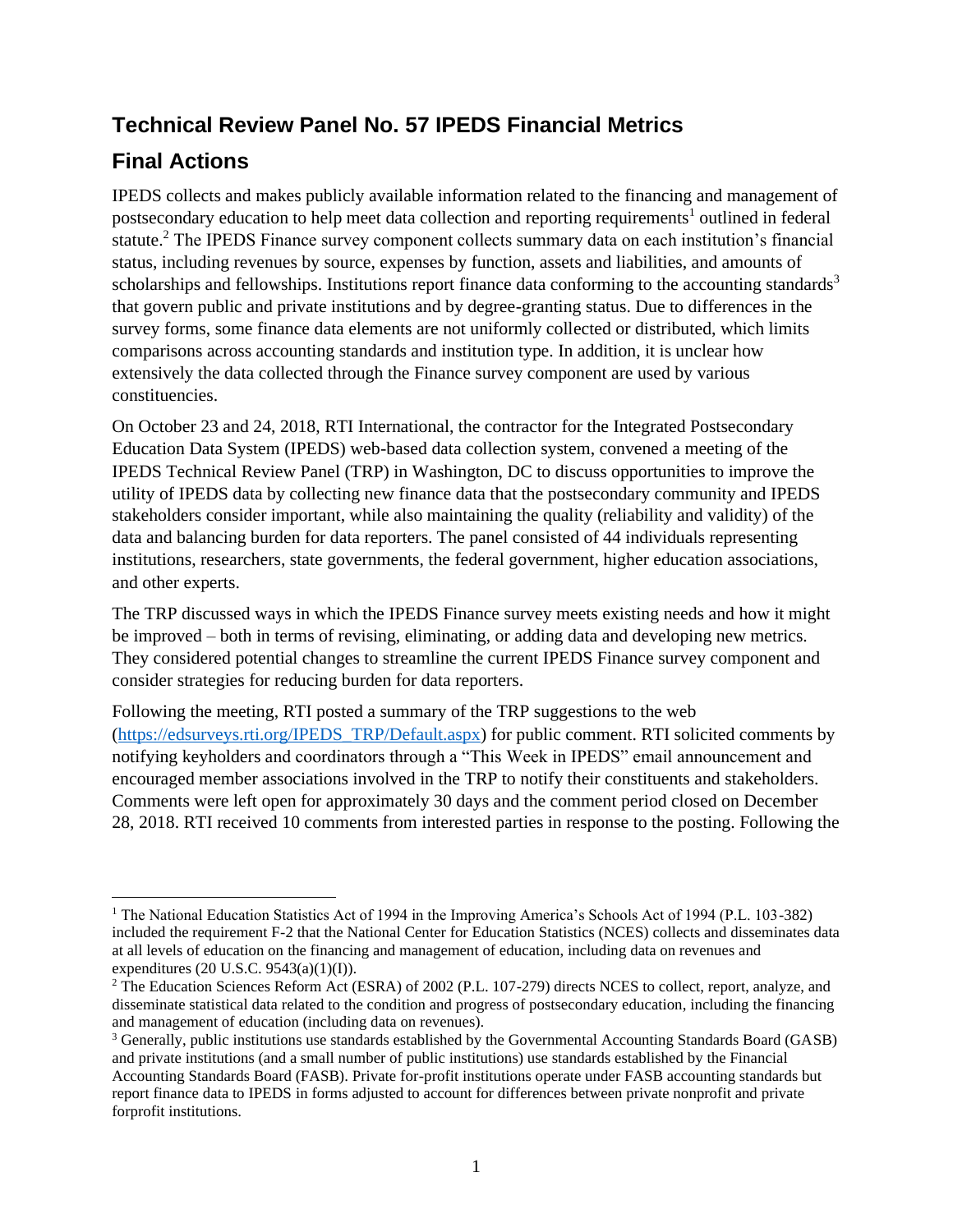comment period, RTI outlined recommendations for NCES based on the outcome of the TRP meetings and subsequent public comment period. NCES has taken the actions listed below.

## **Proposed Changes to the IPEDS Data Collection by Survey Component**

NCES requested and received clearance from the Office of Management and Budget for the 2019-20, 2020-21, and 2021-22 IPEDS data collections. The clearance package includes a number of proposed changes to the data collection, including the following proposed changes to the Finance component as a result of the TRP.

## **Changes to Finance Forms, 2020-21**

- **Degree-granting GASB and FASB not-for-profit institutions:** New screening question to determine where/whether institutions will report intercollegiate athletics revenues.
	- If your institution participates in intercollegiate athletics, are the expenses accounted for as auxiliary enterprises or treated as student services?
		- o Auxiliary enterprises
		- o Student services
		- o Does not participate in intercollegiate athletics
		- o Other (specify in box below)
	- If your institution participates in intercollegiate athletics, indicate the category where these revenues are included (check all that apply):
		- $\Box$  Sales and services of educational activities
		- $\Box$  Sales and services of auxiliary enterprises
		- $\square$  Does not have intercollegiate athletics revenue
		- $\Box$  Other (explain in caveat box)
- **Degree-granting GASB, FASB, and private-for-profit institutions:** New screen (Part N-GASB, Part I-FASB, and Part G-PFP) to collect numerator and denominator used to calculate financial health ratios that compose the Composite Financial Index (CFI)
	- Collect current year amounts for:
		- 01 Operating income (loss) + net nonoperating revenues (expenses)/ Change in unrestricted net assets/Pretax income
		- 02 Operating revenues + nonoperating revenues/Total unrestricted operating revenues/ Total revenues
		- 03 Change in net position/ Change in net assets/Total equity
		- 04 Net position/Total net assets/Total assets
		- 05 Expendable net assets/Expendable net assets/Adjusted equity
		- 06 Plant-related debt/ Plant-related debt/Plant-related debt
		- 07 Total expenses/ Total expenses/ Total expenses
- **All institutions:** New screen (Part E2-GASB and Part C2-FASB/PFP) to collect sources of discounts & allowances. Collect tuition and fees discounts and allowances and auxiliary enterprises discounts and allowances (then calculate a total) for:
	- 12 Pell grants (federal)